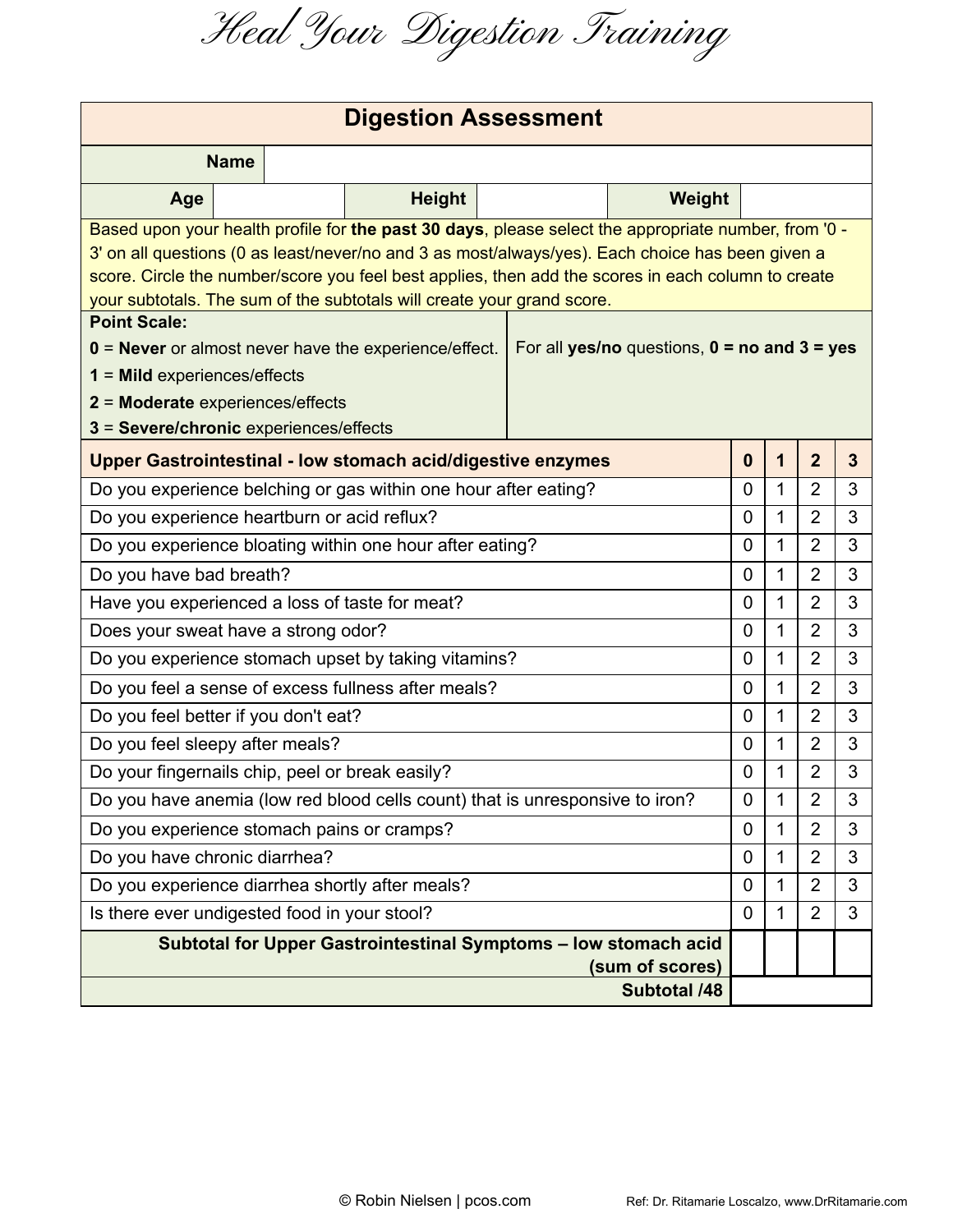| <b>Upper Gastrointestinal - excess stomach acid</b>                                                    |  |   |   |   |
|--------------------------------------------------------------------------------------------------------|--|---|---|---|
| Do you ever have black or tarry colored stools?                                                        |  |   | 2 | 3 |
| Do you experience stomach pain, burning or aching 1-4 hours after eating?                              |  |   | 2 | 3 |
| Do you use antacids?                                                                                   |  |   | 2 | 3 |
| Do you ever feel hungry an hour to two hours after eating?                                             |  |   | 2 | з |
| Do you experience heartburn from spicy foods, chocolate, citrus, peppers,<br>alcohol, and/or caffeine? |  |   | 2 |   |
| Do you receive temporary heartburn relief from antacids, food, milk or<br>carbonated beverages?        |  | 1 | 2 |   |
| Do your digestive problems subside with rest and relaxation?                                           |  |   |   |   |
| Subtotal for Upper Gastrointestinal Symptoms - excess stomach acid<br>(sum of scores)                  |  |   |   |   |
| <b>Subtotal /21</b>                                                                                    |  |   |   |   |

**(Continued on Next Page)**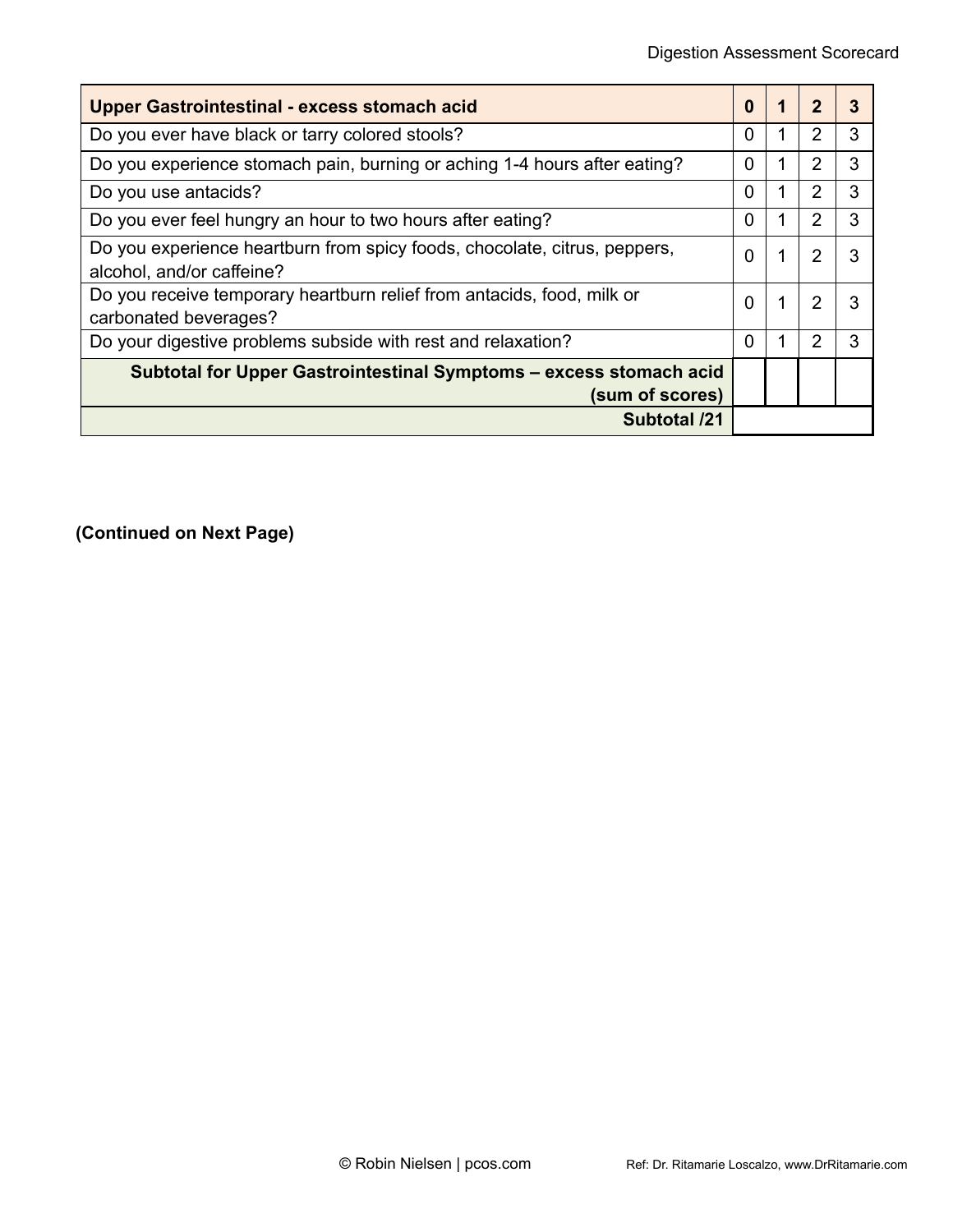| <b>Liver and Gallbladder</b>                                                                                      | $\boldsymbol{0}$ | 1            | $\overline{2}$ | $\overline{3}$ |
|-------------------------------------------------------------------------------------------------------------------|------------------|--------------|----------------|----------------|
| Do you experience pain between your shoulder blades?                                                              | $\overline{0}$   | $\mathbf{1}$ | $\overline{2}$ | 3              |
| Do you experience stomach upset by eating greasy foods?                                                           | $\overline{0}$   | $\mathbf{1}$ | $\overline{2}$ | 3              |
| Do you ever have greasy or shiny stools?                                                                          |                  |              |                | 3              |
| Do you experience nausea or motion sickness (sea, car, or airplane)                                               |                  |              |                | 3              |
| Do you have a history of morning sickness?                                                                        | 0                | 1            | $\overline{2}$ | 3              |
| $0 =$ never, $1 =$ years ago, $2 =$ within last year, $3 =$ within past 3 months                                  |                  |              |                |                |
| Do you ever have light or clay colored stools?                                                                    |                  |              |                | 3              |
| Do you have dry skin, itchy feet, or skin peels on your feet?                                                     |                  |              |                | 3              |
| Do you ever feel headaches "over your eyes"?                                                                      |                  |              |                | 3              |
| Have you ever had a gallbladder attack(s)?                                                                        | 0                | 1            | $\overline{2}$ | 3              |
| $0$ = never, 1 = years ago, 2 = within last year, 3 = within past 3 months                                        |                  |              |                |                |
| Has your gallbladder been removed?                                                                                | $\mathbf 0$      |              |                | 3              |
| Do you ever experience a bitter taste in your mouth, especially after meals?                                      | 0                | $\mathbf{1}$ | 2              | 3              |
| Would you become sick or easily intoxicated if you were to drink alcohol?                                         | 0                | $\mathbf{1}$ | $\overline{2}$ | 3              |
| Would you be easily hung over if you were to drink alcohol?                                                       | 0                | $\mathbf{1}$ | $\overline{2}$ | 3              |
| Are you a recovering alcoholic?                                                                                   | $\mathbf 0$      |              |                | 3              |
| How many alcoholic drinks do you consume per week?                                                                |                  |              | $\overline{2}$ | 3              |
| $0 = 3$ , $1 = 7$ , $2 = 14$ , $3 = 14$                                                                           |                  |              |                |                |
| Do you have a history of drug or alcohol abuse?                                                                   |                  |              | $\overline{2}$ | 3              |
| $0$ = never, 1 = years ago, 2 = within last year, 3 = within past 3 months                                        |                  |              |                |                |
| Do you have a history of hepatitis?                                                                               |                  |              | $\overline{2}$ | 3              |
| $0$ = never, 1 = years ago, 2 = within last year, 3 = within past 3 months                                        |                  |              |                |                |
| Are you sensitive to chemicals?                                                                                   |                  |              | $\overline{2}$ | 3              |
| Do you have a history of long term use of prescription/recreational drugs?                                        |                  |              | $\overline{2}$ | 3              |
| $0$ = never, 1 = years ago, 2 = within last year, 3 = within past 3 months<br>Are you sensitive to tobacco smoke? |                  | 1            | $\overline{2}$ | 3              |
|                                                                                                                   |                  |              | 2              | 3              |
| Are you sensitive when exposed to diesel fumes?                                                                   |                  |              |                |                |
| Do you ever feel pain under the right side of your rib cage?                                                      |                  |              | $\overline{2}$ | 3              |
| Do you have hemorrhoids or varicose veins?                                                                        |                  |              | $\overline{2}$ | 3              |
| Do you consume NutraSweet (aspartame)?                                                                            |                  |              | $\overline{2}$ | 3              |
| Are you sensitive to NutraSweet (aspartame)?                                                                      |                  |              | 2              | 3              |
| Do you have chronic fatigue or Fibromyalgia?                                                                      |                  |              | $\overline{2}$ | 3              |
| Do you have lower bowel gas and/or bloating several hours after eating?                                           |                  |              | $\overline{2}$ | 3              |
| Is there a yellowish cast to your eyes?                                                                           |                  |              | $\overline{2}$ | 3              |
| Do you have reddened skin, especially your palms?                                                                 |                  |              | $\overline{2}$ | 3              |
| <b>Subtotal for Liver and Gallbladder Symptoms (sum of scores)</b>                                                |                  |              |                |                |
| Subtotal /90                                                                                                      |                  |              |                |                |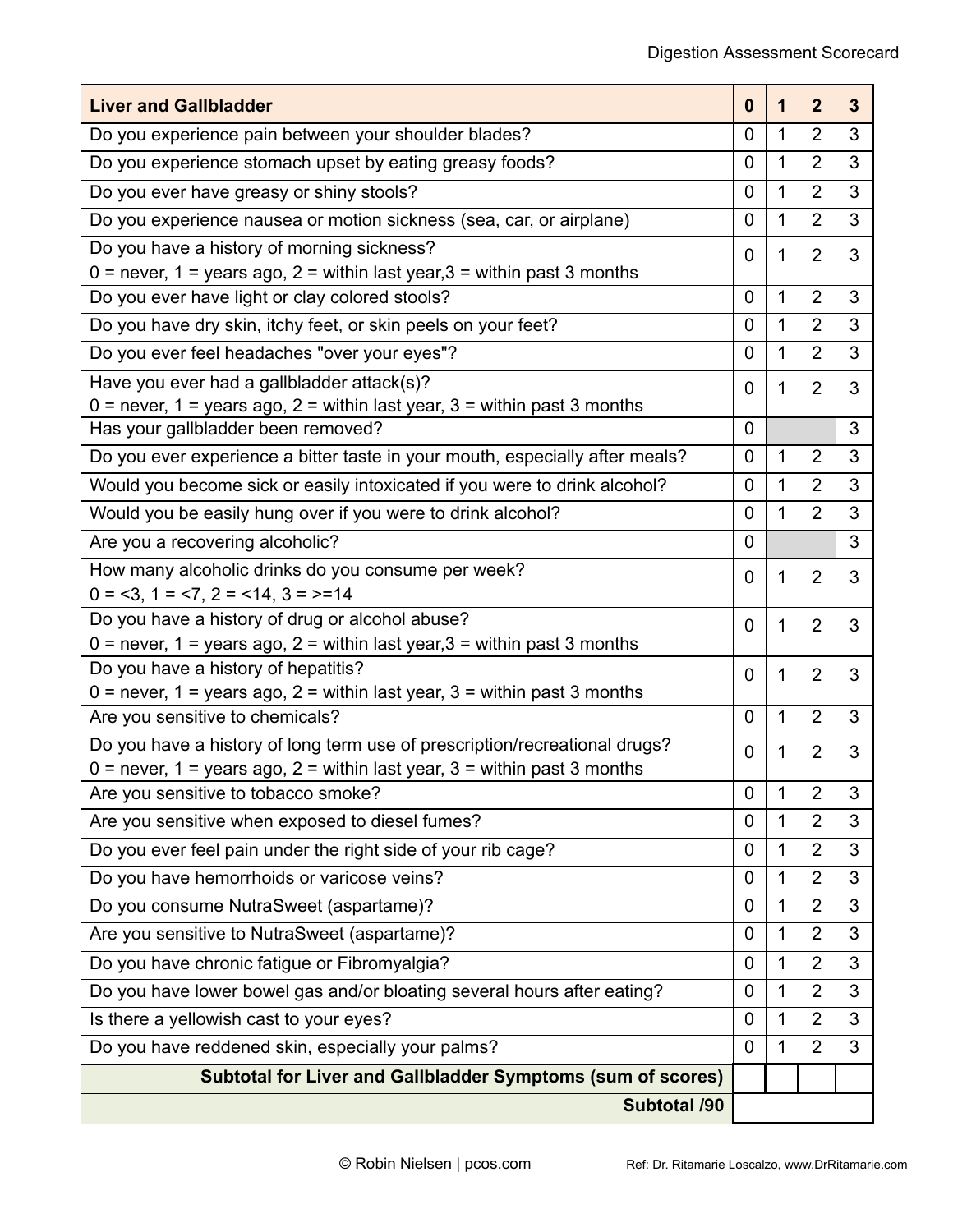| <b>Small Intestine and Pancreas</b>                                                                  |                |   |                | 3 |
|------------------------------------------------------------------------------------------------------|----------------|---|----------------|---|
| Do you have any known food allergies?                                                                |                |   |                | 3 |
| Do you experience abdominal bloating 1 to 2 hours after eating?                                      |                |   |                | 3 |
| Do specific foods make you tired or bloated?                                                         |                |   |                | 3 |
| Does your pulse increase after eating?                                                               |                |   |                | 3 |
| Do you have any airborne allergies?                                                                  |                |   |                | 3 |
| Do you experience hives?                                                                             | 0              | 1 | $\overline{2}$ | 3 |
| Do you experience sinus congestion or "stuffy head"?                                                 | 0              | 1 | $\overline{2}$ | 3 |
| Do you crave bread or noodles?                                                                       |                |   |                | 3 |
| Do you alternate between constipation and diarrhea?                                                  | 0              | 1 | $\overline{2}$ | 3 |
| Do you have a history of Crohn's disease?                                                            | 0              | 1 | $\overline{2}$ | 3 |
| $0$ = never, 1 = years ago, 2 = within last year, 3 = within past 3 months                           |                |   |                |   |
| Are you sensitive to wheat or grains?                                                                | $\mathbf 0$    | 1 | $\overline{2}$ | 3 |
| Are you sensitive to dairy?                                                                          |                |   | $\overline{2}$ | 3 |
| Are there foods you could not give up?                                                               |                |   | $\overline{2}$ | 3 |
| Do you have issues with asthma, sinus infections, and/or a stuffy nose?                              |                |   | $\overline{2}$ | 3 |
| Do you have bizarre, vivid dreams and/or nightmares?                                                 |                |   | $\overline{2}$ | 3 |
| Do you use over-the-counter pain medications?                                                        |                |   | $\overline{2}$ | 3 |
| Do you ever feel spacey or unreal?                                                                   |                |   | $\overline{2}$ | 3 |
| Does eating roughage and fiber cause constipation?                                                   |                |   | $\overline{2}$ | 3 |
| Do you have indigestion and fullness that lasts 2-4 hours after eating?                              |                |   | $\overline{2}$ | 3 |
| Do you ever feel pain, tenderness, soreness on your left side under your rib<br>cage?                | 0              | 1 | $\overline{2}$ | 3 |
| Do you experience excessive passage of gas?                                                          | $\overline{0}$ | 1 | $\overline{2}$ | 3 |
| Do you experience nausea and/or vomiting?                                                            |                | 1 | $\overline{2}$ | 3 |
| Do you notice your stool is undigested, foul smelling, mucous-like, greasy,<br>and/or poorly formed? |                | 1 | $\overline{2}$ | 3 |
| Do you frequently need to urinate?                                                                   |                |   | $\overline{2}$ | 3 |
| Do you have intense thirst and appetite?                                                             |                |   | $\overline{2}$ | 3 |
| Do you have difficulty losing weight?                                                                |                |   | $\overline{2}$ | 3 |
| Subtotal for Small Intestine and Pancreas Symptoms (sum of scores)                                   |                |   |                |   |
| <b>Subtotal /78</b>                                                                                  |                |   |                |   |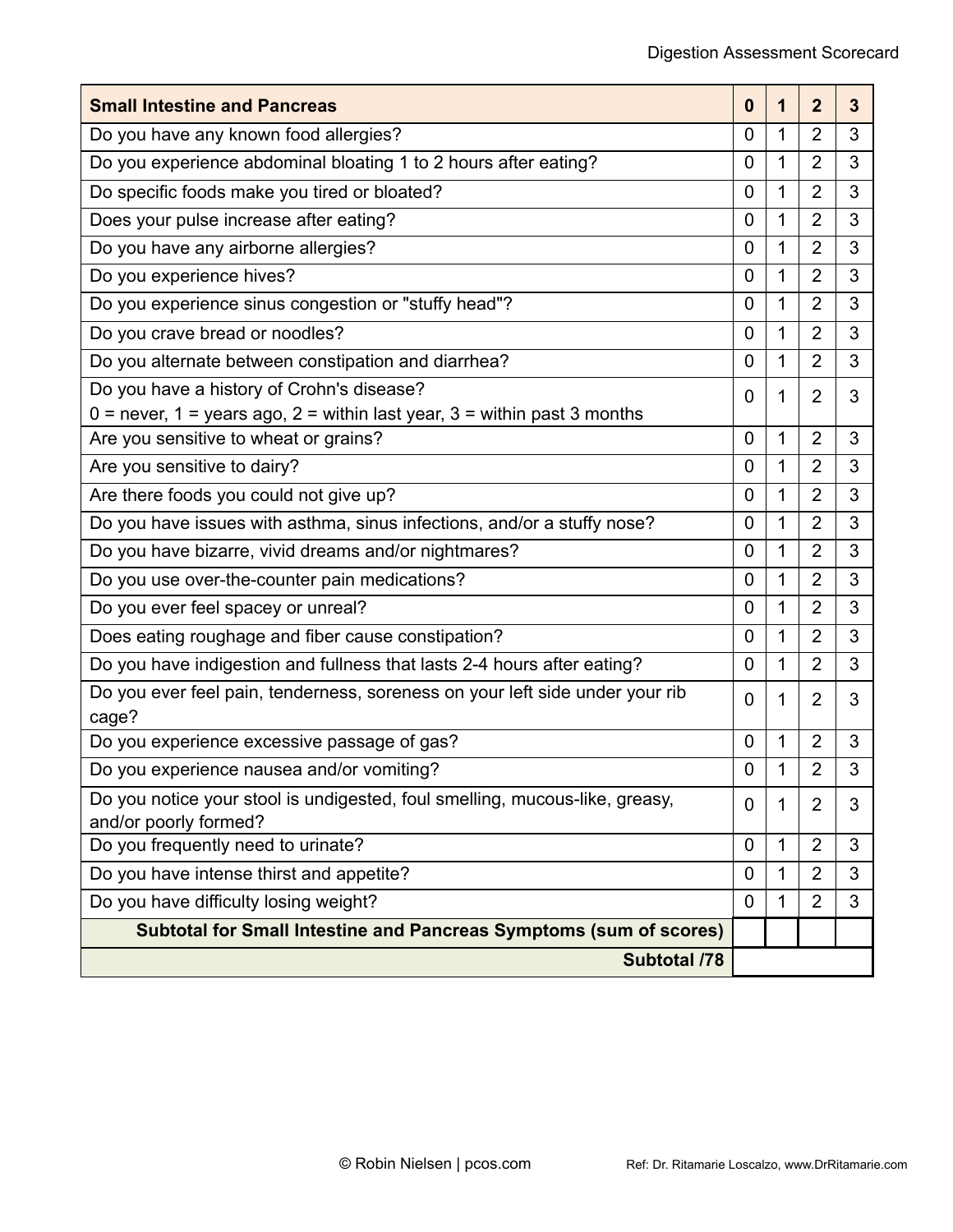| <b>Large Intestine</b>                                                         | $\bf{0}$       | 1 | $\overline{2}$ | $\overline{3}$ |
|--------------------------------------------------------------------------------|----------------|---|----------------|----------------|
| Do you ever have issues with your anus being itchy?                            |                |   |                | 3              |
| Is your tongue coated?                                                         |                |   | 2              | 3              |
| Do you feel worse in moldy or musty places?                                    |                |   | $\overline{2}$ | 3              |
| Have you taken antibiotics for a total accumulated time of: 0                  |                |   |                | 3              |
| $=$ never, 1 = <1 month, 2 = <3 months, 3 = >3 months                          |                |   |                |                |
| Do you ever have fungus or yeast infections?                                   |                |   |                | 3              |
| Do you have ringworm, "jock itch", "athletes foot", and/or nail fungus?        | 0              | 1 | $\overline{2}$ | 3              |
| Do any yeast related symptoms increase with sugar, starch or alcohol?          | 0              | 1 | $\overline{2}$ | 3              |
| Are your stools hard or difficult to pass?                                     | 0              | 1 | 2              | 3              |
| Do you have a history of parasites?                                            | 0              | 1 | $\overline{2}$ | 3              |
| $0 =$ never, $1 =$ <1 month, $2 =$ <3 months, $3 =$ >3 months                  |                |   |                |                |
| Do you have less than one bowel movement per day?                              | 0              | 1 | $\overline{2}$ | 3              |
| Do your stools ever have: corners, edges, flat shapes, ribbon shapes           | $\mathbf 0$    | 1 | $\overline{2}$ | 3              |
| Are your stools not well formed (loose)?                                       | $\overline{0}$ | 1 | $\overline{2}$ | 3              |
| Do you have irritable bowel or mucus colitis?                                  | $\overline{0}$ |   |                | 3              |
| Do you ever have blood in your stool?                                          |                |   | $\overline{2}$ | 3              |
| Do you ever have mucus in your stool?                                          |                |   | $\overline{2}$ | 3              |
| Do you ever have excessive foul smelling lower bowel gas?                      |                |   | $\overline{2}$ | 3              |
| Do you have bad breath or strong body odors?                                   |                |   | 2              | 3              |
| Is it painful to press along the outer sides of your thighs (Iliotibial Band)? |                |   | $\overline{2}$ | 3              |
| Do you have cramping in your lower abdominal region?                           |                |   | $\overline{2}$ | 3              |
| Do you have dark circles under your eyes?                                      |                |   | $\overline{2}$ | 3              |
| Do you ever have the feeling that your bowels do not empty completely?         |                |   | $\overline{2}$ | 3              |
| Do you experience lower abdominal pain relief by passing stool or gas?         |                |   | $\overline{2}$ | 3              |
| Do you have alternating constipation and diarrhea?                             |                |   | $\overline{2}$ | 3              |
| Do you ever experience diarrhea?                                               | 0              | 1 | 2              | 3              |
| Do you ever experience constipation?                                           | 0              | 1 | 2              | 3              |
| Do you have more than 3 bowel movements daily?                                 | 0              | 1 | 2              | 3              |
| Do you ever have a need for laxatives?                                         |                |   | $\overline{2}$ | 3              |
| <b>Subtotal for Large Intestine Symptoms (sum of scores)</b>                   |                |   |                |                |
| <b>Subtotal /81</b>                                                            |                |   |                |                |
|                                                                                |                |   |                |                |
| Grand Total (sum of the five Subtotals) /327                                   |                |   |                |                |